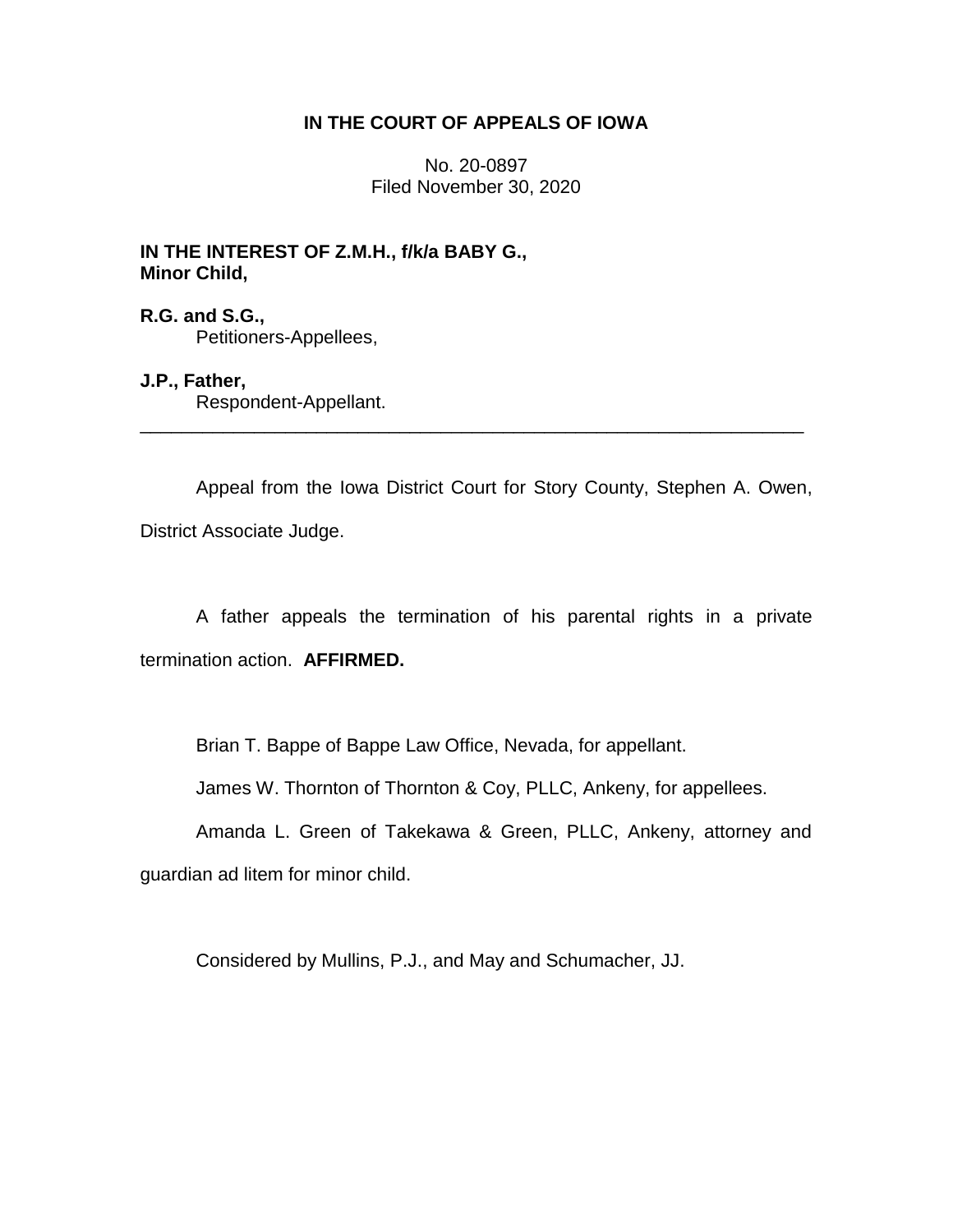### **SCHUMACHER, Judge.**

 $\overline{a}$ 

A father appeals the termination of his parental rights in a private termination action. We find there is clear and convincing evidence in the record to support termination of the father's parental rights on the ground of abandonment. We conclude it is in the child's best interests to terminate the father's parental rights. Accordingly, we affirm the decision of the district court.

### **I. Background Facts & Proceedings**

 $J.P.,$  father,<sup>1</sup> and S.G., mother, are the parents of Z.M.H., born in 2019. They met through a dating website. The mother has an intellectual disability. She is unable to live on her own or manage her financial affairs. She is under the guardianship of her parents, who are the maternal grandparents of the child. The father is a native of another country who came to the United States on a scholarship to pursue graduate studies. The parents had sexual relations three or four times. Differing accounts were provided to the court as to whether all, some, or none of these encounters were consensual in nature.

When the mother found out she was pregnant, she told the maternal grandparents she wanted the child placed for adoption. The maternal grandparents, as her guardians, agreed with her plan. The mother selected family friends to adopt the child, and the child has been placed in their care. Initially, the mother and the maternal grandparents did not know how to contact the father.

 $1$  The parties agree that J.P. is the biological father of the child, although paternity has not been established through testing.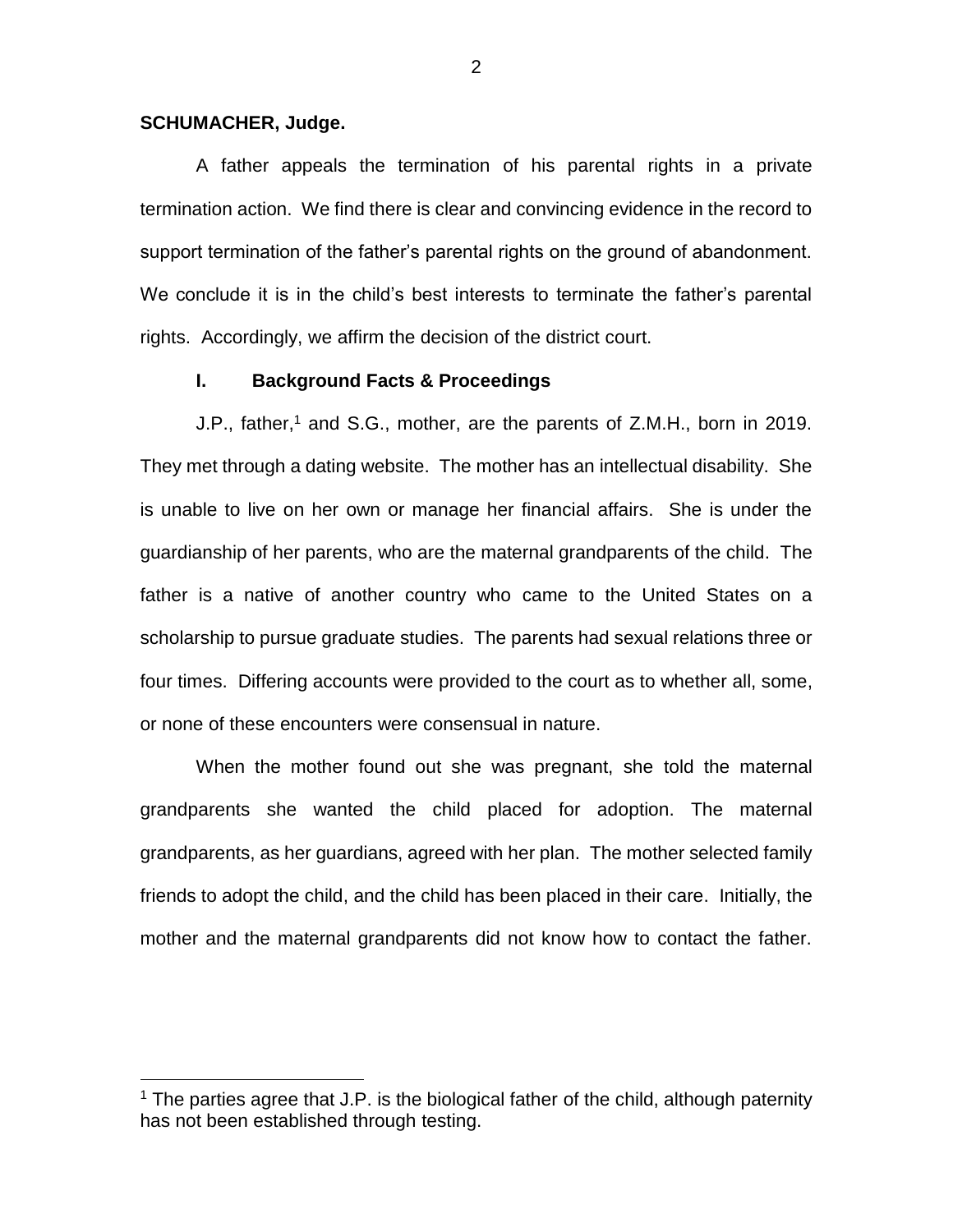Later, they saw a newspaper article stating the father had been charged with sexual assault against a different woman.<sup>2</sup>

The father has been in jail since before the child was born. On July 17, 2019, the father pled guilty to assault with intent to commit sexual abuse, an aggravated misdemeanor.<sup>3</sup> He was sentenced to ninety days in jail. The father was required to register as a sex offender and is subject to a special sentence for a period of ten years. Additionally, on December 23, the father pled guilty to a federal charge of receipt of child pornography.

On December 6, the mother, through her guardians, filed a petition to terminate both her parental rights and those of the father. The mother filed a release of custody of the child. The father contested the termination of his parental rights. A hearing was held on June 15, 2020. The father never met the child nor provided any financial assistance, and he has remained incarcerated. The record is void of any requests by the father for contact with the child. At the time of the termination hearing, the father was waiting to be sentenced on the federal charge of receipt of child pornography, which will result in a sentence of between five to twenty years, with a mandatory five-year minimum period of incarceration. The father also acknowledged he could be deported as a result of his criminal activity.

The juvenile court entered an order terminating the parental rights of the mother and the father. The mother's parental rights were terminated under Iowa Code section 600A.8(1) (2019), as she signed a release of custody and did not

 $\overline{a}$ 

 $2$  The mother and maternal grandparents attempted to have the father charged with sexual assault of the mother but the State elected to not pursue the charge.  $3$  The victim in this case is not the biological mother of the child at issue.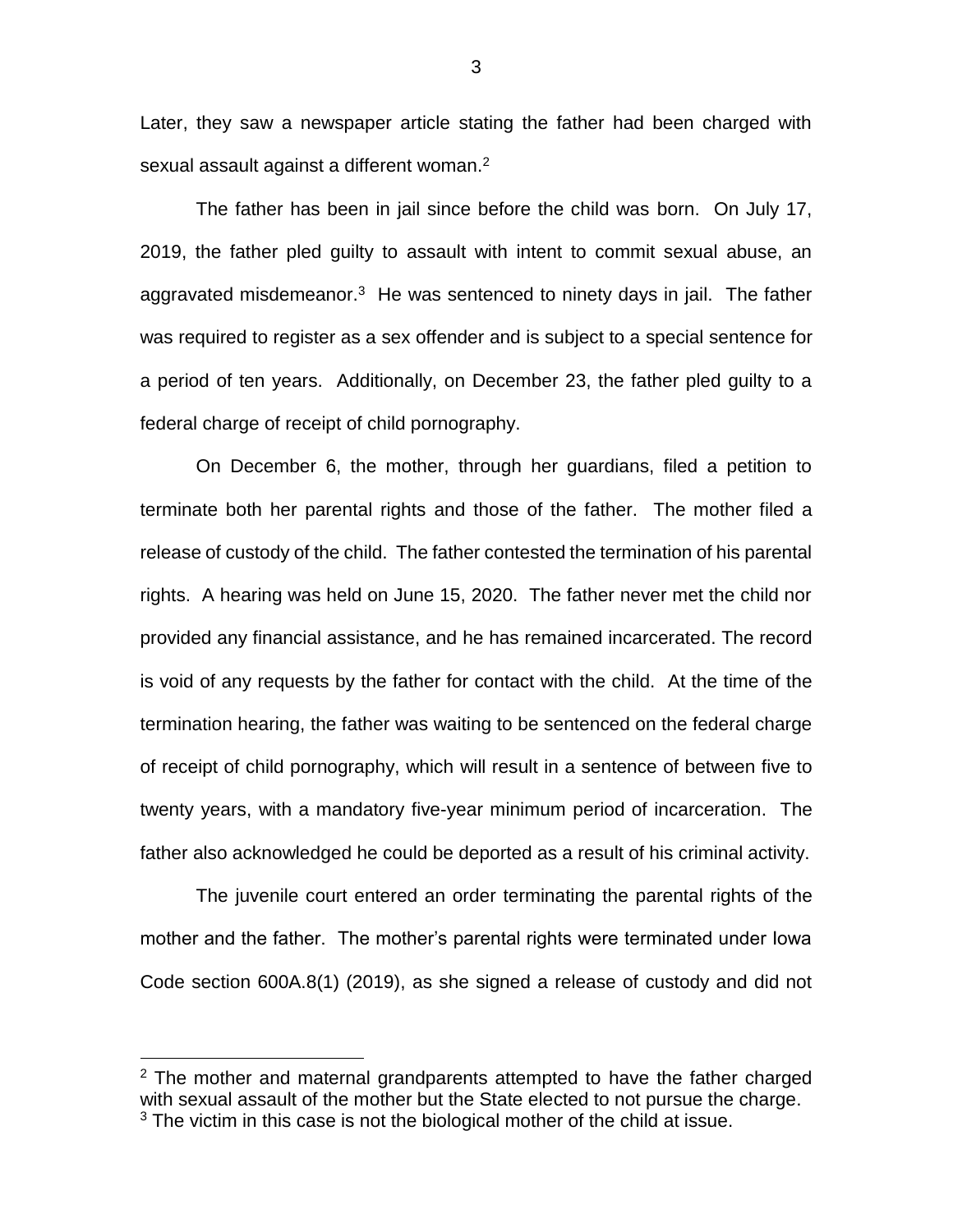revoke the release, and section 600A.8(2), as she petitioned for termination of her parental rights. The father's parental rights were terminated under sections 600A.8(3)(b) (abandonment) and 600A.8(11) ("[T]here is clear and convincing evidence that the child was conceived as the result of sexual abuse . . . and the biological parent against whom the sexual abuse was perpetrated requests termination of the parental rights of the biological parent who perpetrated the sexual abuse."). The court found termination of the parents' rights was in the child's best interests. The father appeals the district court's decision.

#### **II. Standard of Review**

Private termination proceedings under chapter 600A are reviewed de novo. *In re G.A.*, 826 N.W.2d 125, 127 (Iowa Ct. App. 2012). "We give weight to the juvenile court's factual findings, especially when considering the credibility of witnesses, but we are not bound by them." *In re H.S.*, 805 N.W.2d 737, 745 (Iowa 2011). In termination proceedings, our primary concern is the best interests of the child. Iowa Code § 600A.1(1); *In re R.K.B.*, 572 N.W.2d 600, 601 (Iowa 1998).

### **III. Analytical Framework.**

The Iowa legislature requires the best interest of the child to "be the *paramount consideration* in interpreting" the private termination of parental rights. Iowa Code § 600A.1 (emphasis added). The parents' interest must also be given due consideration. *Id.* Private termination proceedings under Iowa Code chapter 600A are a two-step process. *See id.* §§ 600A.1, .8. The moving party must first prove by clear and convincing evidence the grounds for ordering termination of parental rights. *See id.* § 600A.8. For the second prong, the moving party must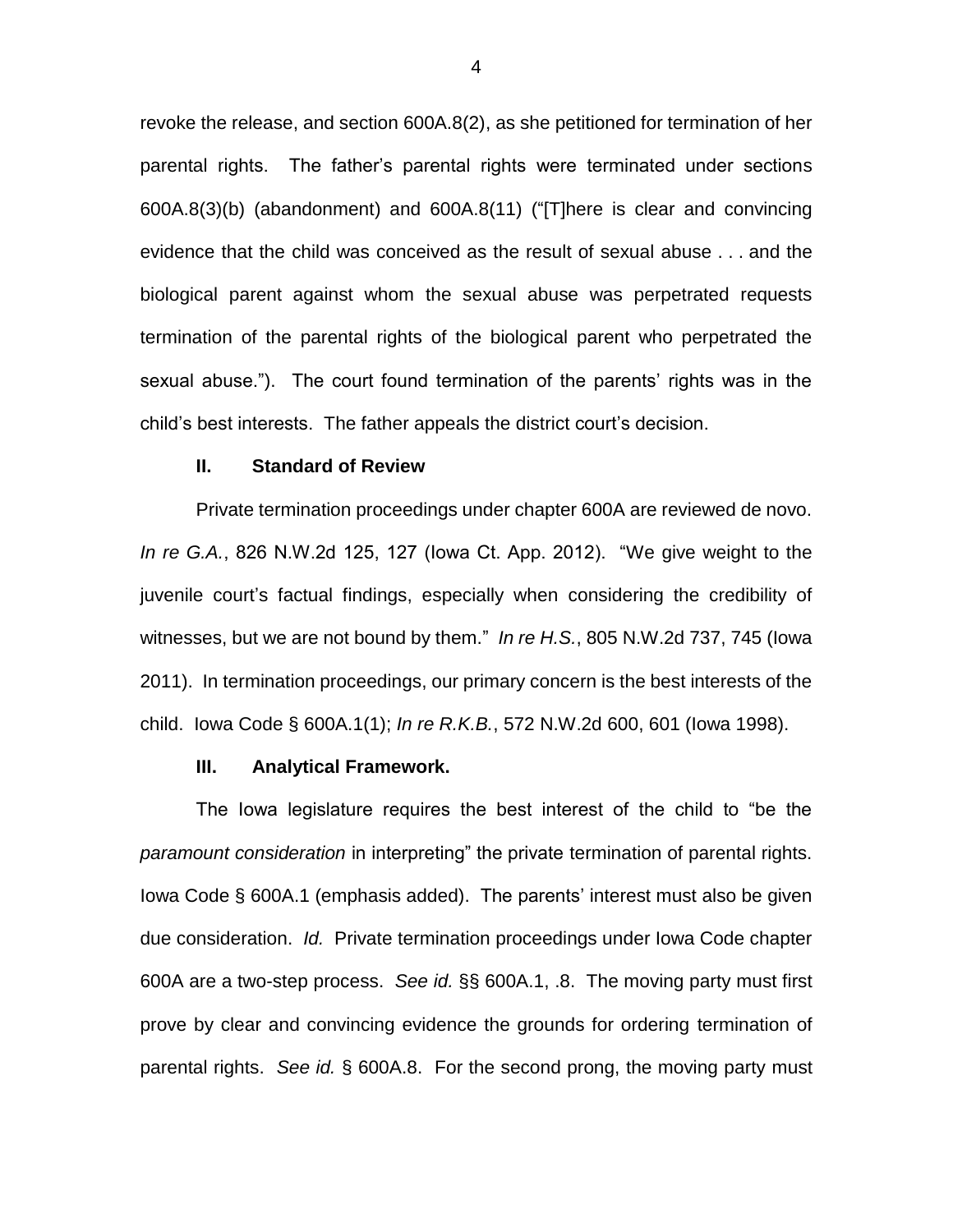prove by clear and convincing evidence that termination is in the best interest of the child. *See R.K.B.*, 572 N.W.2d at 602.

# **IV. Sufficiency of the Evidence**

The father contends there is not clear and convincing evidence in the record to support termination. "When the juvenile court orders termination of parental rights on more than one statutory ground, we need only find grounds to terminate

on one of the sections to affirm." *In re T.S.*, 868 N.W.2d 425, 435 (Iowa Ct. App.

2015); *accord In re O.G.*, No. 19-2116, 2020 WL 5650611, at \*5 (Iowa Ct. App.

Sept. 23, 2020) (applying this principle to a termination under chapter 600A). We

focus on the termination of the father's parental rights on the ground of

abandonment.

Section 600A.8(3) provides:

b. If the child is six months of age or older when the termination hearing is held, a parent is deemed to have abandoned the child unless the parent maintains substantial and continuous or repeated contact with the child as demonstrated by contribution toward support of the child of a reasonable amount, according to the parent's means, and as demonstrated by any of the following:

(1) Visiting the child at least monthly when physically and financially able to do so and when not prevented from doing so by the person having lawful custody of the child.

(2) Regular communication with the child or with the person having the care or custody of the child, when physically and financially unable to visit the child or when prevented from visiting the child by the person having lawful custody of the child.

(3) Openly living with the child for a period of six months within the one-year period immediately preceding the termination of parental rights hearing and during that period openly holding himself or herself out to be the parent of the child.

The phrase "[t]o abandon a minor child" is defined to

[m]ean[ ] that a parent, putative father, custodian, or guardian rejects the duties imposed by the parent-child relationship, guardianship, or custodianship, which may be evinced by the person, while being able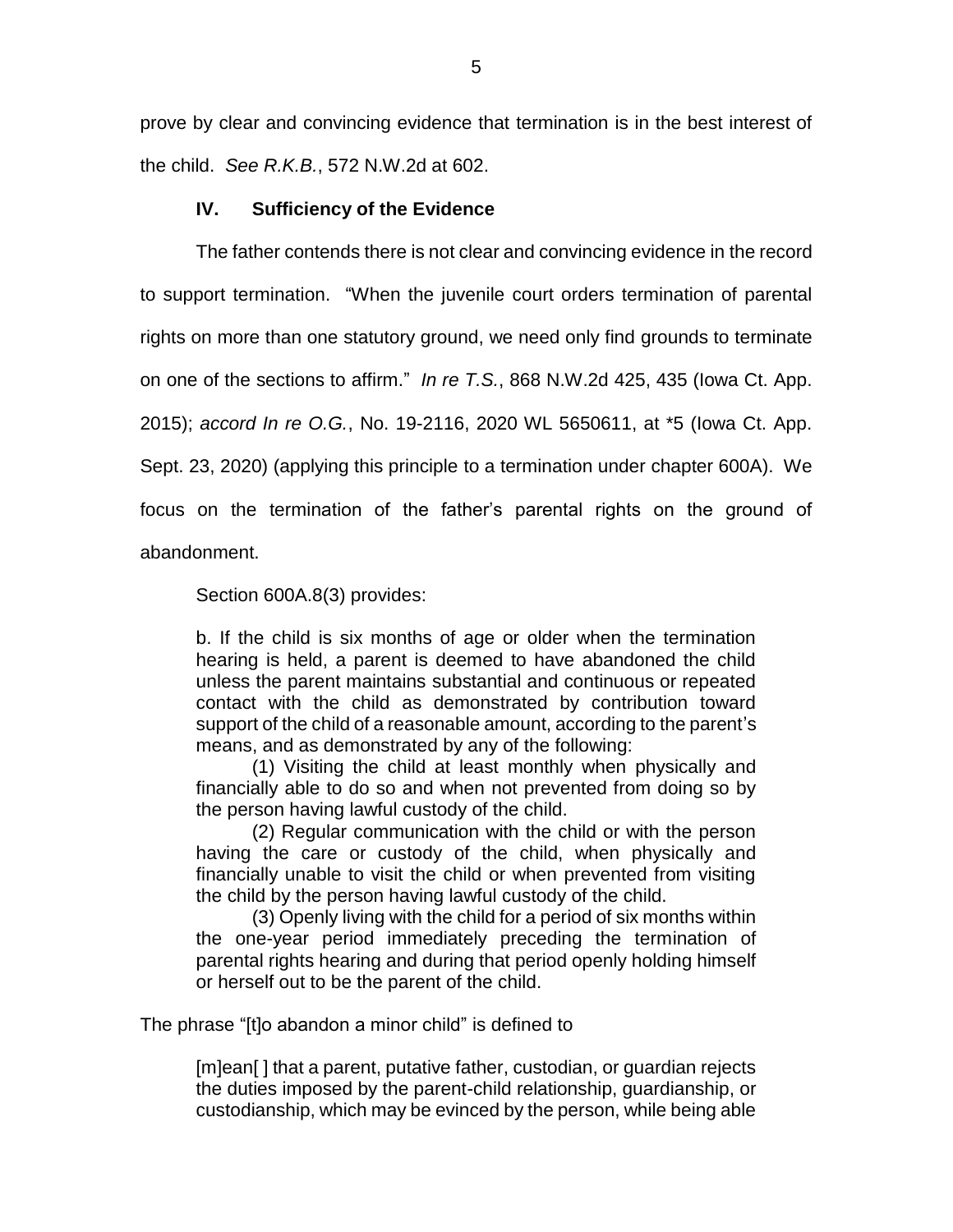to do so, making no provision or making only a marginal effort to provide for the support of the child or to communicate with the child.

Iowa Code § 600A.2(20). A parent's subjective intent "does not preclude a determination that the parent has abandoned the child." *Id.* § 600A.8(3)(c).

The father has not lived with the child. The father has never had any contact with the child, in person or through other means. While it may be that the father was not aware the mother was pregnant prior to the birth of the child, the child was born in early December 2019, and the father signed an acceptance of service of the petition for termination on December 12, 2019. The child was over six months old at the time of the termination hearing. Since that time, there is no evidence he attempted to inquire concerning the child's welfare or to establish regular communication with the child. The father has not provided any financial support for the child. The father "cannot use his incarceration as a justification for his lack of relationship with the child." *See In re M.M.S.*, 502 N.W.2d 4, 8 (Iowa 1993). "This is especially true when the incarceration results from a lifestyle that is chosen in preference to, and at the expense of, a relationship with a child." *Id.*

We agree with the juvenile court's findings:

[The father's criminal] conduct is not only a danger to the child but has resulted in his inability to provide any love, nurturing, supervision, emotional or financial support of the child. He has pled guilty to his criminal conduct. His admissions constitute conduct contrary to the child's welfare to such a degree that has rendered the father absent from the child's life currently and into the distant future. The court concludes the father has abandoned the child by his criminal conduct contrary to the child's welfare resulting in the father's imprisonment and resulting abandonment of the child.

We affirm the termination of the father's parental rights on the ground of abandonment under section 600A.8(3)(b).